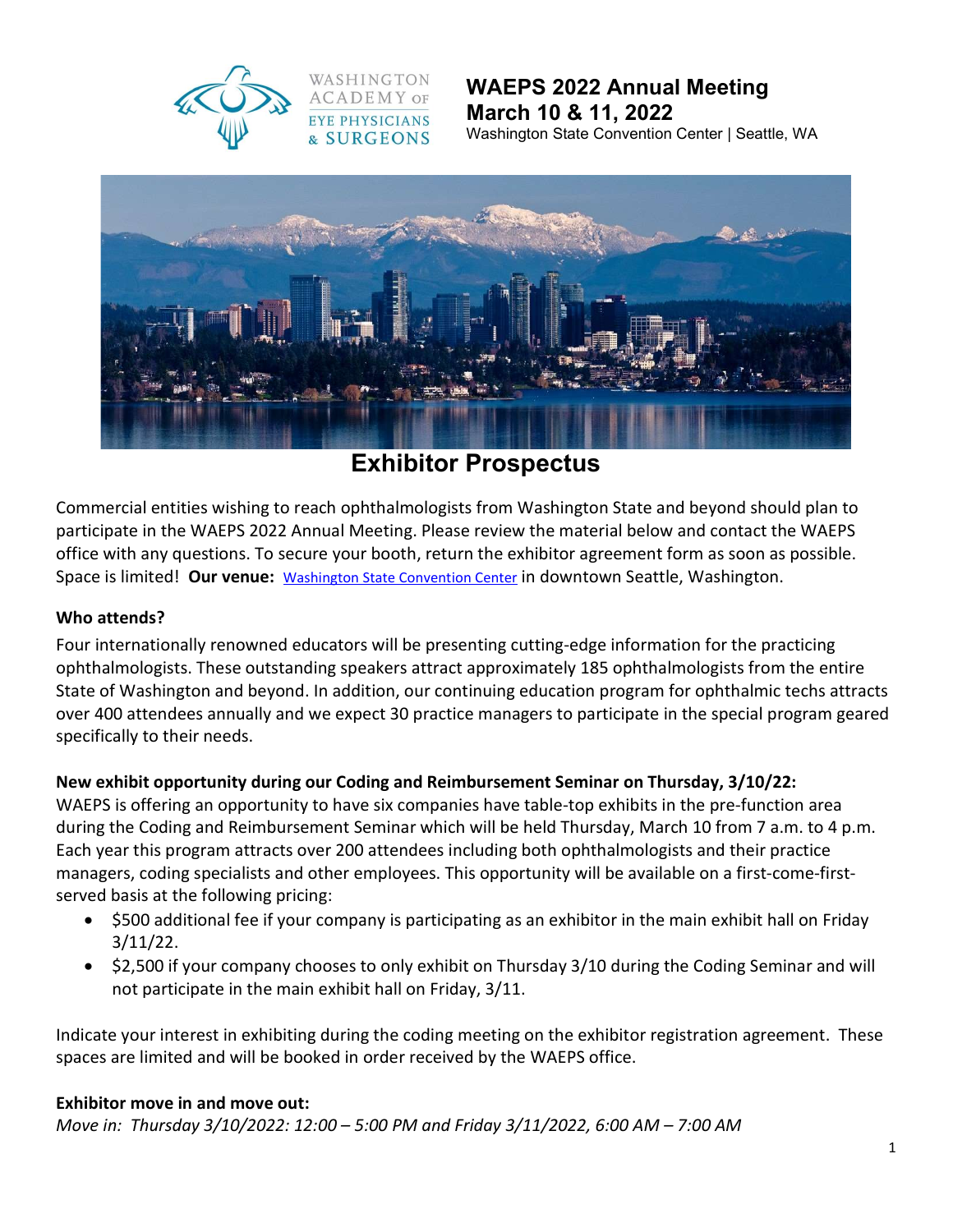#### Move Out: Friday 3/11/2022: 4 PM – 7 PM

#### Please note: exhibitor breakdown and move-out prior to this designated time is strictly prohibited.

#### What's included for exhibitors:

- Economy category: booth space: 8' x 10' booth with 6' display table & two chairs. Two rep packages included. Note that the location of these economy booths will not be in a prime location for physician traffic. They are provided as an option for companies that are on a tight budget but want to participate in our meeting.
- Standard category: booth space: 8' x 10' booth with 6' display table & two chairs in a good location. Two rep packages included.
- Premium category: booth space: 10' x 10' booth w/pipe & drape, 6' display table & two chairs in an excellent location. Two rep packages included.
- Super Deluxe category: booth space: 20' wide x 10' deep booth w/ pipe & drape in a *prime location* at the heart of our exhibit hall. Includes two 6' tables, four chairs and four exhibit rep passes. Note: a maximum of two super deluxe booths are available this year and will be reserved by the first companies to request them.
- All exhibitors are acknowledged on posters and in the conference e-syllabus.
- Reps receive complimentary breakfast, snacks, and lunch during the conference on Friday.
- Reps are cordially invited to attend the President's Reception on Friday, March 11 from 5:15 to 6:30 PM.

#### DRAFT schedule for Friday at the conference (subject to updates):

| Registration / breakfast / attendees visit exhibitors                |
|----------------------------------------------------------------------|
| First Session (for the physician CME program)                        |
| Coffee break / attendees visit exhibits                              |
| Second session (for the physician CME program)                       |
| Lunch (physicians will be in their annual members' meeting/luncheon) |
| Third Session (for the physician CME program)                        |
| Coffee & snack break / attendees visit exhibits                      |
| Fourth Session (for the physician CME program)                       |
| President's Reception (exhibitor reps & all attendees invited)       |
|                                                                      |

## Hotel accommodations:

A discounted room block is available at the nearby "Seattle Sheraton" hotel. Please use the attached link to make your room reservations: **Book your group rate for WAEPS Room Block** 2022 Space is limited.

## Ordering electricity, internet, etc.:

These are provided by Washington State Convention Center Exhibitor Services. Details about services you can order are on their website. You do not need your booth number to inquire about services. You can type in the name of your company on the order form. For additional assistance, you can contact them via email: Exhibitor.Services@wscc.com or by phone: 206.694.5015.

## Attendee lists:

An electronic mailing list of attendees, excluding phone, fax and email addresses is available after the meeting upon request.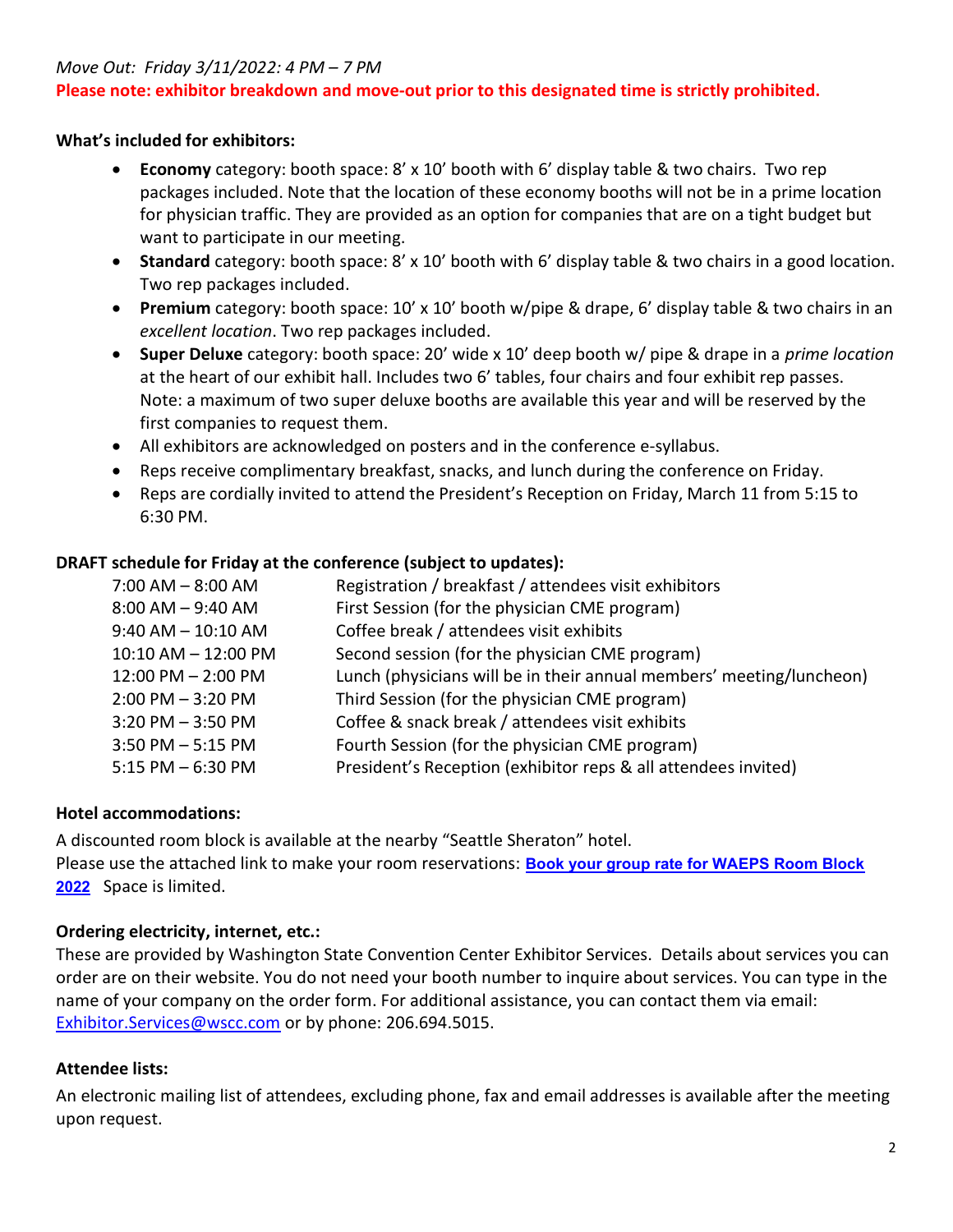## Rep packages:

All exhibitor representatives must be registered. Two registrations are included with your exhibitor agreement for all of the exhibitor levels with the exception of the "super deluxe" category (four reps are included). There is a \$150.00 fee for each additional representative. Please let show management know ahead of time if you are bringing extra reps so we can make sure we order enough food, prepare name badges, etc.

## Shipping:

Advance shipments can be made through our exhibitor services company, FERN Expo. Please address your shipment as follows:

Company Name (include your booth number if you have it) Washington Academy of Eye Physicians & Surgeons FERN Expo & Events Inc. 12610 Interurban Ave South #120 Seattle, WA 98168

FERN Expo will accept crated, boxed or skidded materials no more than 30 days prior to the conference. Generally, the deadline for shipments to be received is a few days prior to the event. Please contact FERN Expo for the exact deadline.

#### Henrik Zimmermann

FERN Account Executive [O] 206-696-7123 [M] 206-271-2686 Their toll free phone number is: 877-607-1010 and their email is ExhibitorServices@fernexpo.com

Outbound shipping can also be arranged through FERN.

## Confirmation / booth assignments:

Contact show management if you have not received a confirmation within 10 days of submitting your exhibitor agreement form. Booth assignments will be based on exhibit fee category and the order in which exhibitor agreement forms were received. An attempt is always made to not place competitors next to each other. Be sure to fill out the agreement form completely and submit it early for best booth placement.

## Payment policy:

In most cases, payment in full is due at the time the agreement form is submitted. If this is not possible due to corporate policy, etc., please submit your agreement form and make payment arrangements with show management. It's best to let us know well in advance that you plan to participate so we hold a booth for you.

#### Cancellation Policy:

Cancellations received by 5 p.m. PST on March 1, 2022 will receive a refund minus a \$250 service fee. No refunds will be issued for cancellations received after March 1, 2022.